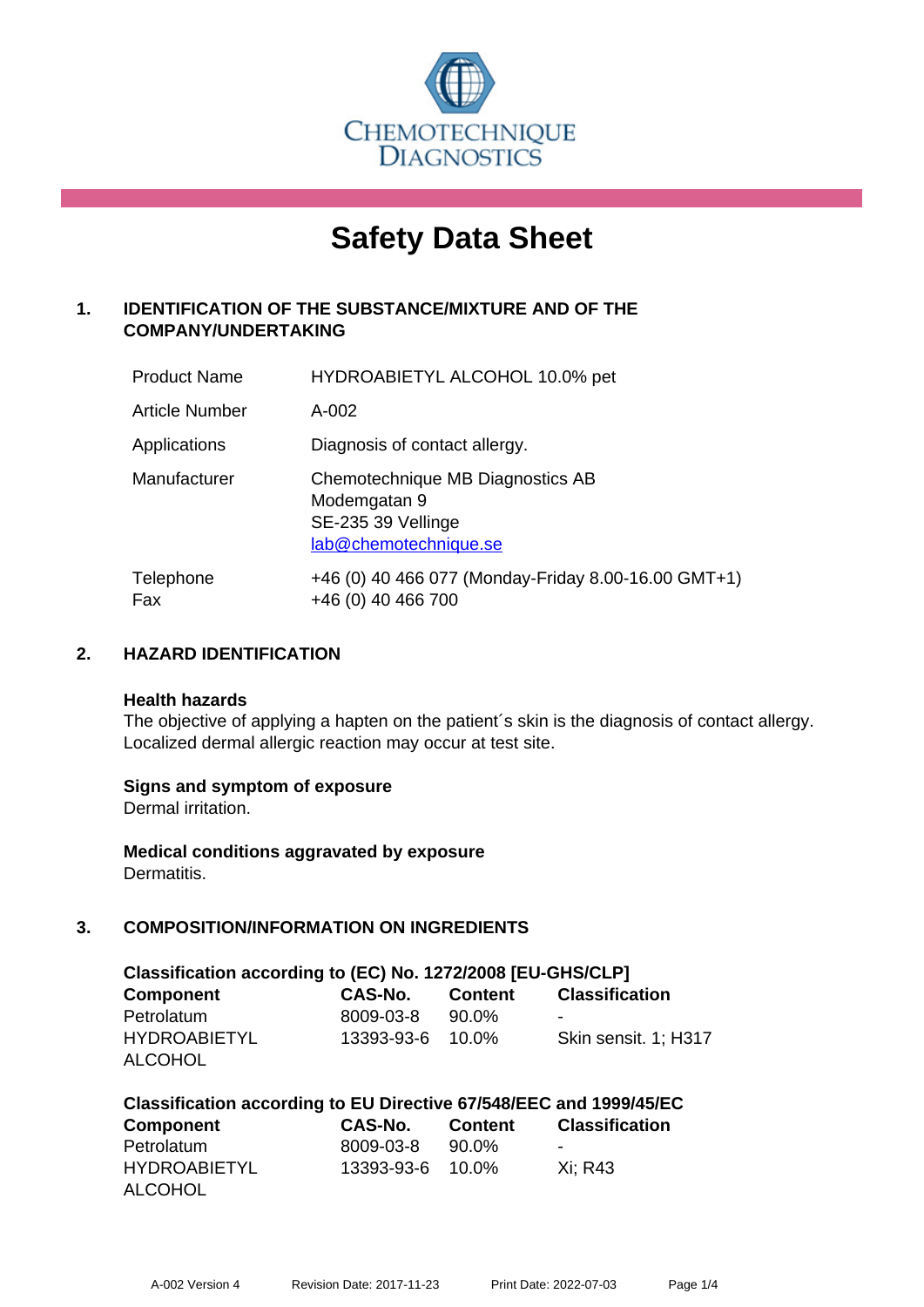## **4. FIRST AID MEASURES**

## **Emergency and first aid procedures**

Obtain medical attention.

## **5. FIRE-FIGHTING MEASURES\***

#### **Suitable extinguish media**

CO2, powder or water spray. Fight larger fires with water spray or alcohol resistant foam.

# **For safety reasons unsuitable extinguishing agents**

Water with full jet.

## **Special protective equipment for fire-fighters**

Wear self-contained respiratory protective device. Wear fully protective suit.

\*Data is shown for petrolatum only

## **6. ACCIDENTAL RELEASES MEASURES**

**Steps to be taken if material is released or spilled** Contain and place in a closed container.

## **7. HANDLING AND STORAGE**

**Precautions to be taken in handling and storage** Store dark at 5-8°C. Avoid extended exposure to light. FOR EXTERNAL USE ONLY.

# **8. EXPOSURE CONTROLS/PERSONAL PROTECTION**

**Respiratory protection** Not required.

**Ventilation** Local exhaust.

**Protective gloves** Disposal gloves.

#### **Eye protection** Not required with normal use.

## **Work/Hygienic practices**

Wash hands after each use.

## **9. PHYSICAL AND CHEMICAL PROPERTIES**

Odour **Odourless** 

Appearance Ivory White Semi-solid

Melting point\* 50-55° C Flash point\*  $>100^{\circ}$ C

Boiling point\* No data available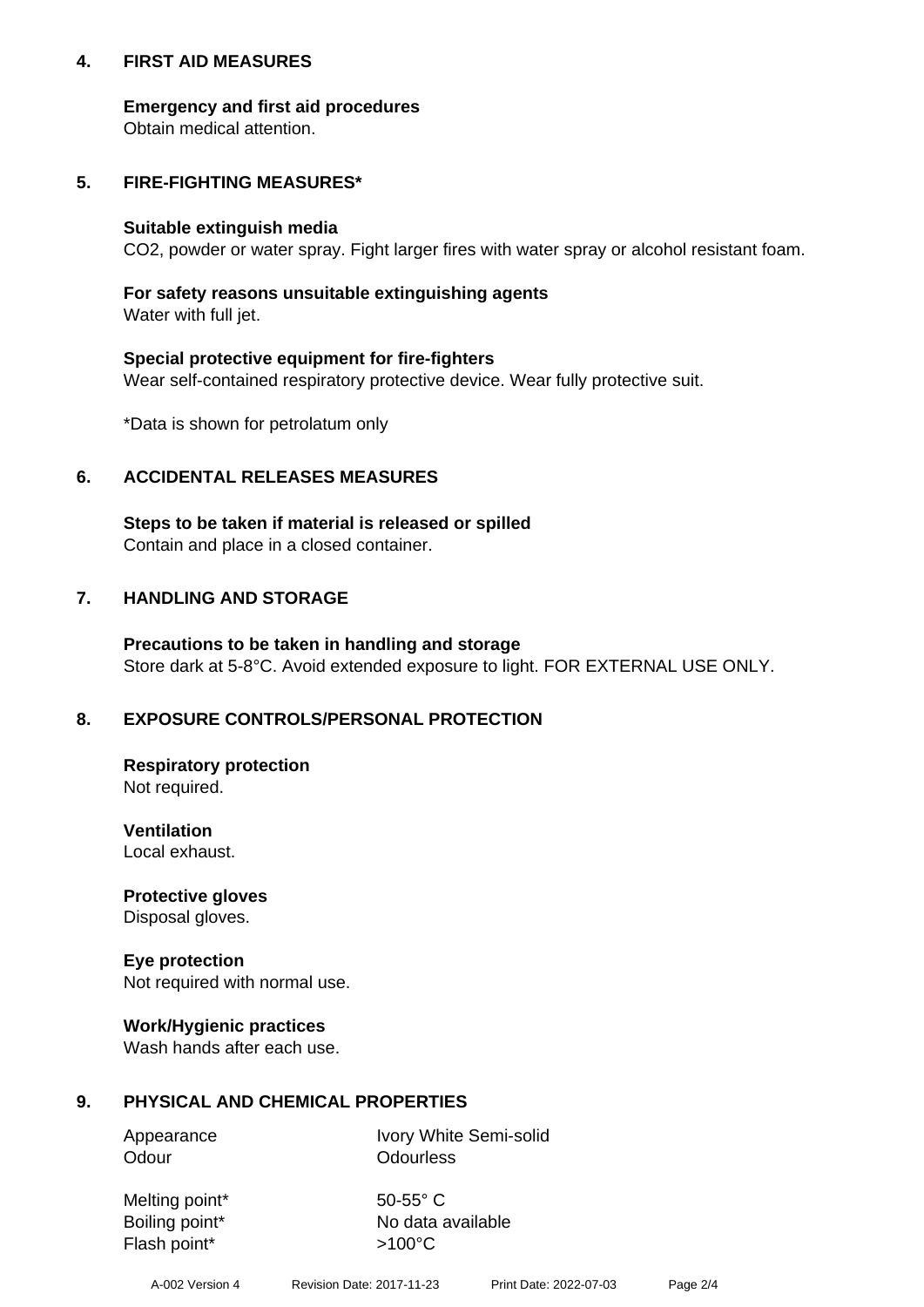Density\* No data available. Solubility in/Miscibility with Water\*

Self ignition\* Product does not self ignite. Danger of explosion\* Product does not present an explosion hazard. Insoluble

\*Data is shown for petrolatum only

# **10. STABILITY AND REACTIVITY**

#### **Incompability**

May react with strong oxidizing agents.

#### **Stability**

Stable at recommended storage conditions.

#### **Hazardous byproducts**

Combustion may generate CO, CO2 and other oxides.

**Hazardous polymerization**

Will not occur.

## **11. TOXICOLOGICAL INFORMATION**

No data available.

## **12. ECOLOGICAL INFORMATION**

No data available.

## **13. DISPOSAL CONSIDERATIONS**

#### **Waste disposal method**

Comply with federal, state/provincial and local regulation.

#### **14. TRANSPORT INFORMATION**

Not dangerous goods.

## **15. REGULATORY INFORMATION**

The classification is according to the latest editions of the EU lists, and extended by company and literature data.

#### **16. OTHER INFORMATION**

#### **Text of H-statements and R-phrases mentioned in Section 3**

| Skin sensit. 1  |                           | Skin sensitization (Category 1)          |          |  |
|-----------------|---------------------------|------------------------------------------|----------|--|
| H317            |                           | May cause an allergic skin reaction.     |          |  |
| Xi              |                           | Irritant                                 |          |  |
| R43             |                           | May cause sensitisation by skin contact. |          |  |
| A-002 Version 4 | Revision Date: 2017-11-23 | Print Date: 2022-07-03                   | Page 3/4 |  |